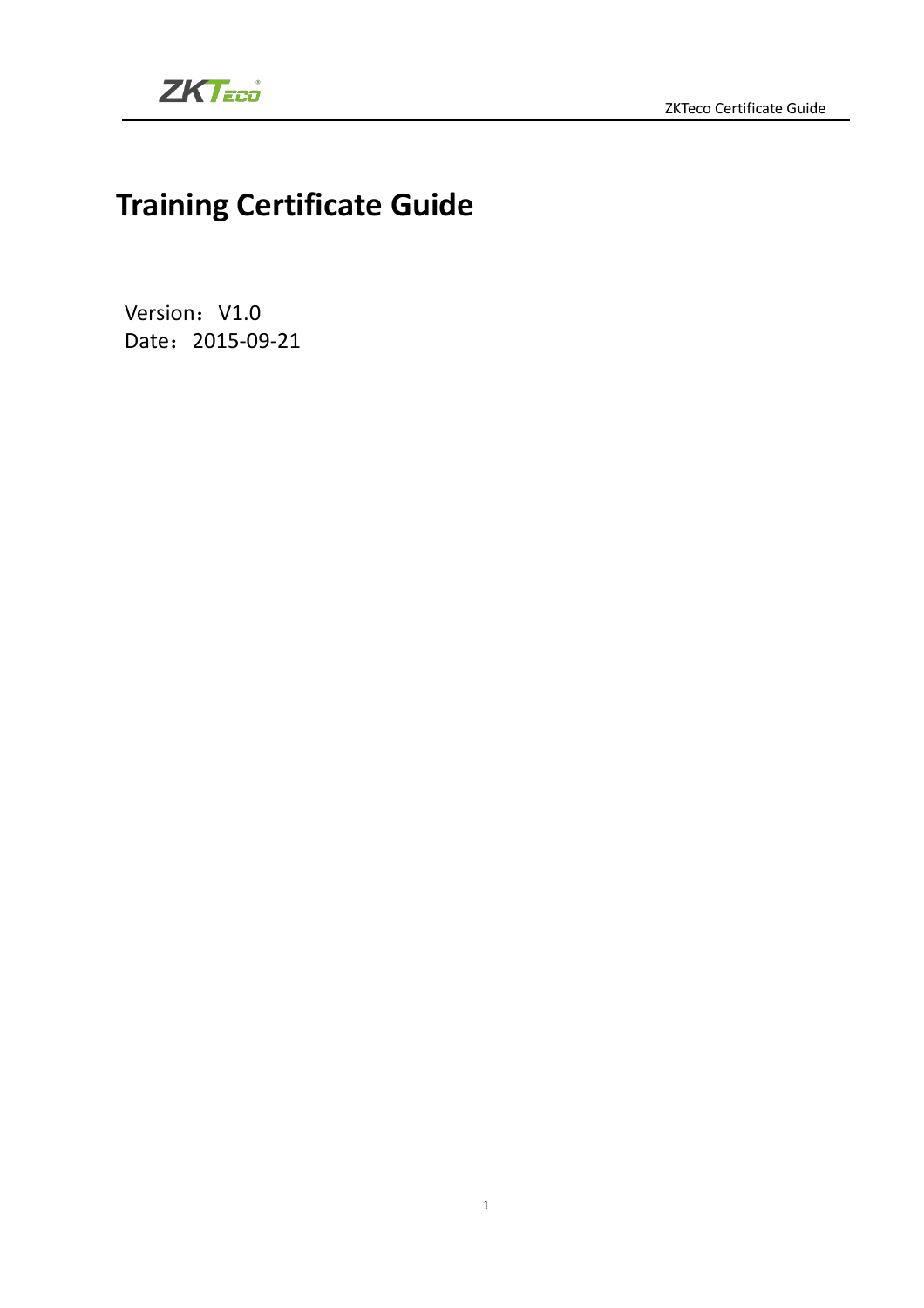

### **Table of Contents**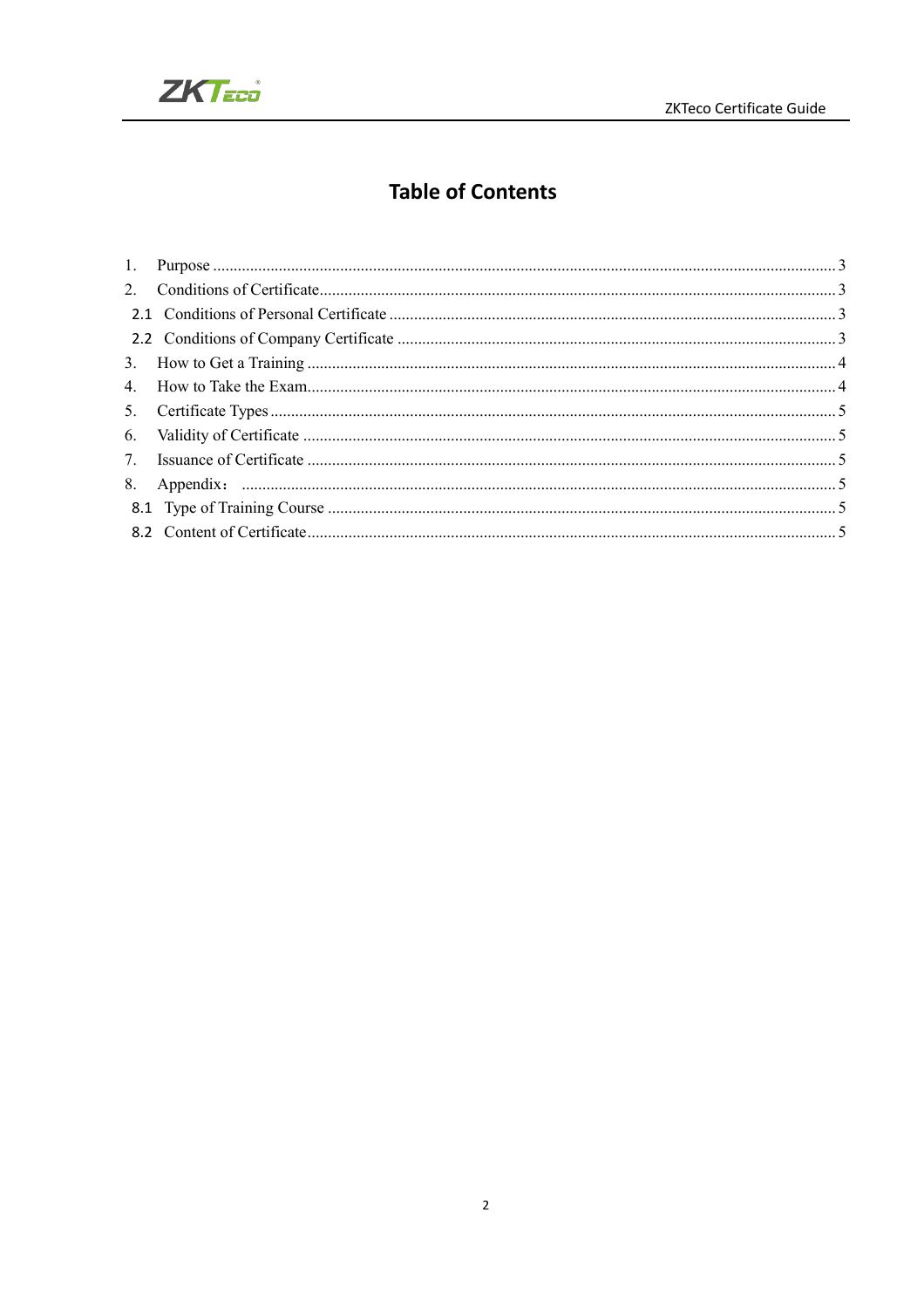

#### **1. Purpose**

ZKTeco Certification Program is launched for ZK dealer who is longing to improve their skills and expertise in Time & Attendance and Security industry, specifically suitable for technical salesman. It aims at helping individual and company inspect their related professional skills and enrich their technical knowledge of ZK products, so as to strengthen client's confidence in the company and products, enhancing the brand value.

#### **2. Conditions of Certificate**

The certificate is only for dealer of ZKTeco.

Certificate application is arranged on a quarterly basis  $-$  January to March as the first quarter, April to June as the second quarter, July to September as the third quarter, while October to December as the fourth quarter. If a trainee fails to pass the examination, he/she needs to join the training courses in the next quarter again, and pass the examination to receive the certificate.

| S/N | Assessment Criteria                            | <b>Description</b>                                                                                                                                                                                                                                                                   |
|-----|------------------------------------------------|--------------------------------------------------------------------------------------------------------------------------------------------------------------------------------------------------------------------------------------------------------------------------------------|
| 1   | <b>Online Training Course</b><br>Participation | It is required to attend at least five online training courses                                                                                                                                                                                                                       |
|     | Training in<br>Headquarters/Branch             | The trainee has not attended the online training course, but<br>attended training courses held at ZK headquarters or branch<br>instead<br>(the brand office would help the trainee to apply for the<br>certificate if he/she has finished required training at the branch<br>office) |
| 3   | Exam Score                                     | All trainees should take the examination for that quarter of<br>courses. The exam score should not be lower than 80 (a total<br>score of 100)                                                                                                                                        |

#### 2.1 **Conditions of Personal Certificate**

#### 2.2 **Conditions of Company Certificate**

| S/<br>N | Assessment<br>Criteria           | <b>Description</b>                                             |
|---------|----------------------------------|----------------------------------------------------------------|
|         | <b>Online Training</b><br>Course | It is required to attend at least five online training courses |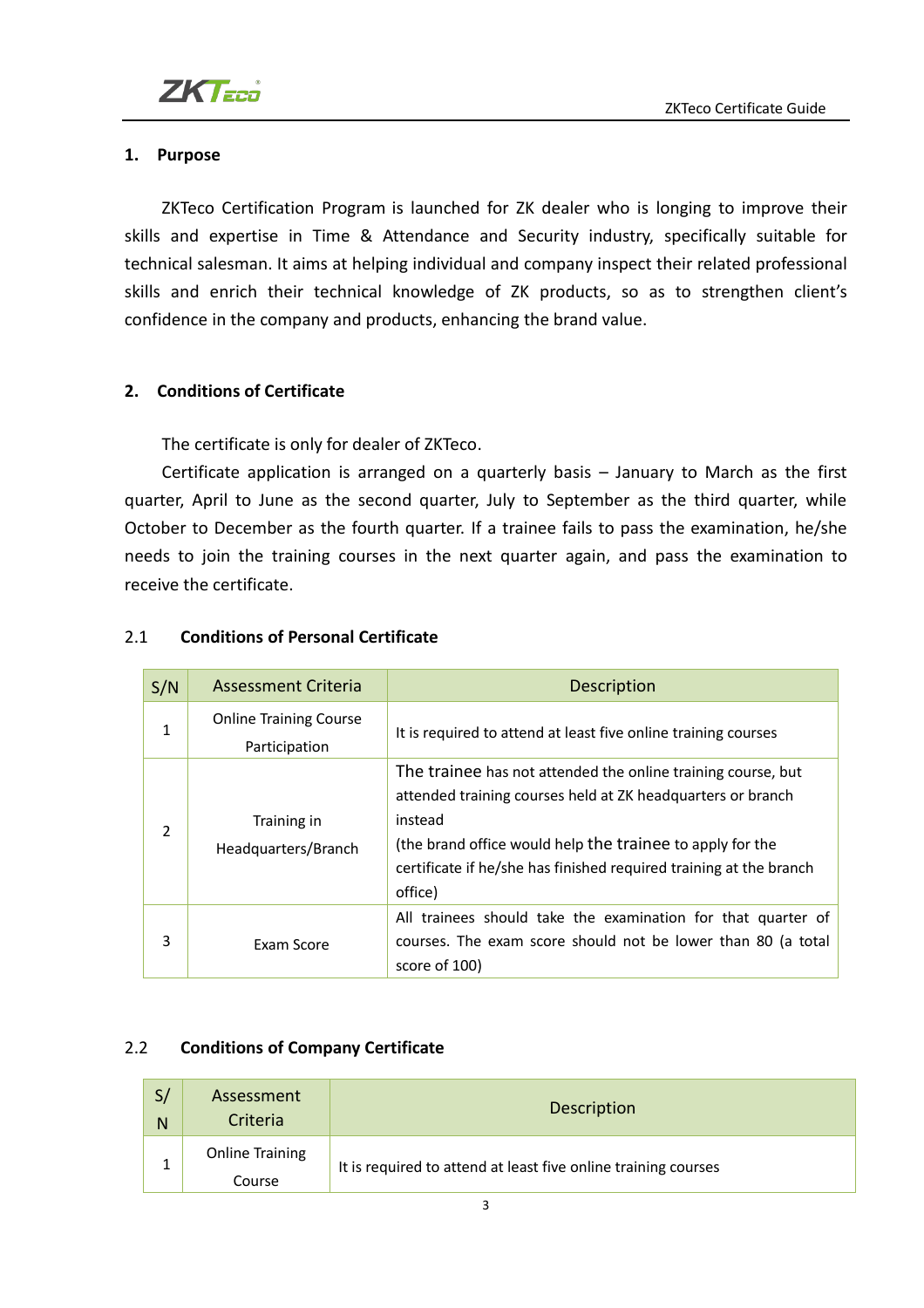

ZKTeco Certificate Guide

|   | Participation                                            |                                                                                                                                                                                                                                                                                                                                    |
|---|----------------------------------------------------------|------------------------------------------------------------------------------------------------------------------------------------------------------------------------------------------------------------------------------------------------------------------------------------------------------------------------------------|
| 2 | Training in<br>Headquarters/Bran<br>ch                   | The trainee has not attended the online training course, but attended<br>training courses held at ZK headquarters or branch instead<br>(the brand office would help the trainee to apply for the certificate if<br>he/she has finished required training at the branch office)                                                     |
| 3 | Number of<br>Technicians and<br><b>Maintenance Staff</b> | This company should have at least 5 technician and maintenance staff in<br>total<br>(Corresponding branch can apply for exemption according to the actual situa<br>tion of the company)                                                                                                                                            |
| 4 | Number of<br>Participants                                | At least 3 technicians and maintenance staff in the company need to attend<br>the training course. (If they meet the conditions of personal certificate at the<br>same time, they will also receive a personal certificate)<br>(Corresponding branch can apply for exemption according to the actual situa<br>tion of the company) |
| 5 | Cooperation Time                                         | The company must have cooperative relationship with ZK for at least 2 years.<br>(Corresponding branch can apply for exemption according to the actual situa<br>tion of the company)                                                                                                                                                |
| 6 | Communication<br>with the Branch                         | The company should have a good cooperation with ZK local branch, and take<br>the initiative to apply for training in the branch.                                                                                                                                                                                                   |
| 7 | Exam Score                                               | All trainees should take the examination for that quarter of courses. The<br>exam score should not be lower than 80 (a total score of 100)                                                                                                                                                                                         |

#### **3. How to Get a Training**

- a) Check ZKTeco online training email on time and register a webinar training course. Online training information is also available on ZK website.
- b) Take a training course in ZKTeco headquarters located in Shenzhen, China.
- c) Apply for training course provided by the local ZKTeco branch office.

#### **4. How to Take the Exam**

- a) ZK training team will send the exam paper to trainees via email.
- b) If a trainee takes the training in ZK headquarters or local branch office, the trainer will decide if he/she needs an exam.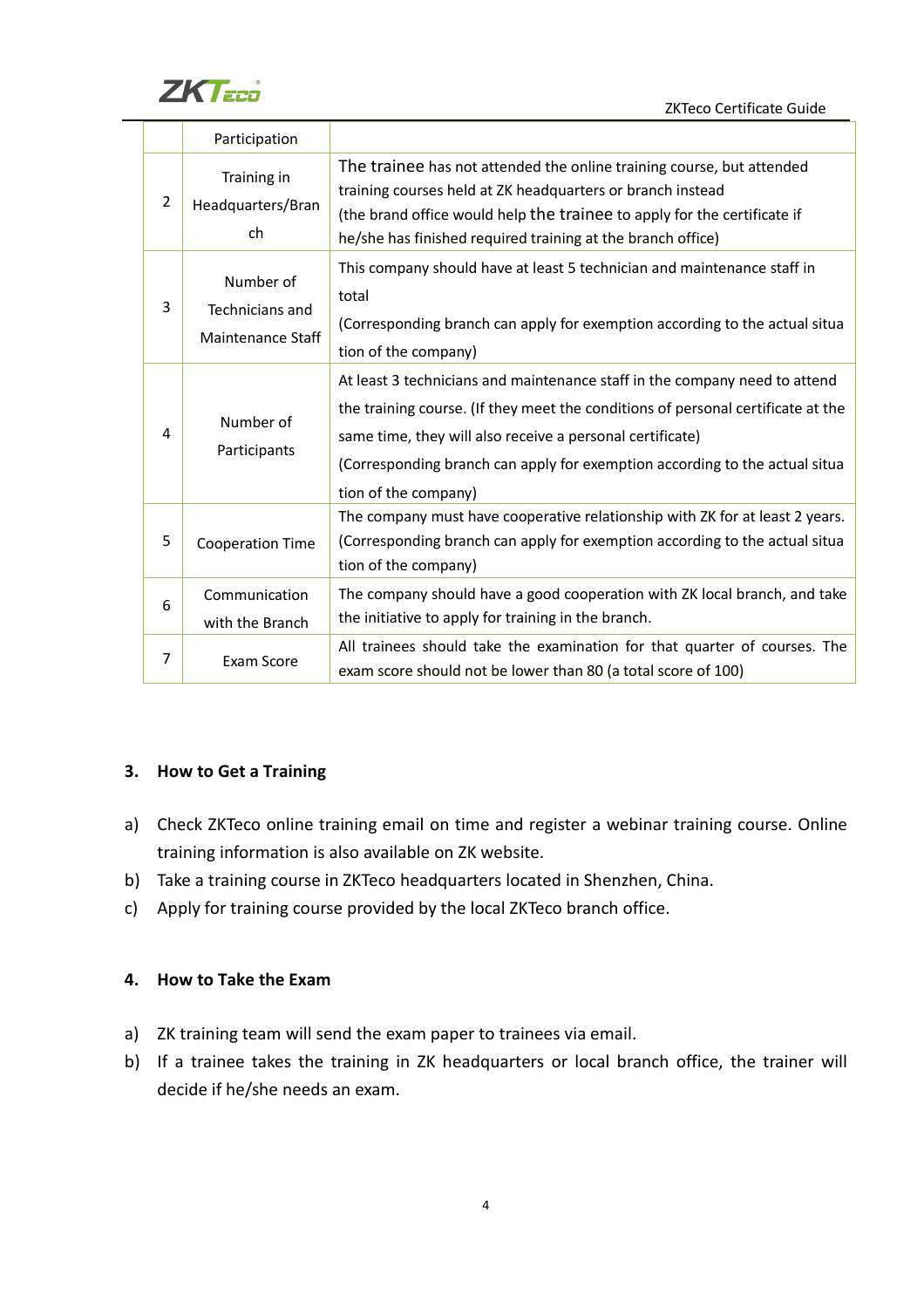

#### **5. Certificate Types**

- A. Personal Certificate -- Certificate of training
- B. Company Certificate -- Dealer Training Certificate
- C. Training certificate for trainee attended a training course -- Training Certificate

#### **6. Validity of Certificate**

The certificate is valid within 2 years since the issue day.

#### **7. Issuance of Certificate**

- a) Personal/Company Certificate: ZK local branch will send the certificate to the trainee. If there is no local ZK branch in trainee's region, we will send the certificate to the trainee along with the product order.
- b) Training certificate will be sent via email.

#### **8. Appendix**:

#### 8.1 **Type of Training Course**

#### **ZKTeco provides three types of training programs:**

- A. Product technical training program;
- B. General product and sales training program;
- C. After-sales service and common problem solving training

#### 8.2 **Content of Certificate**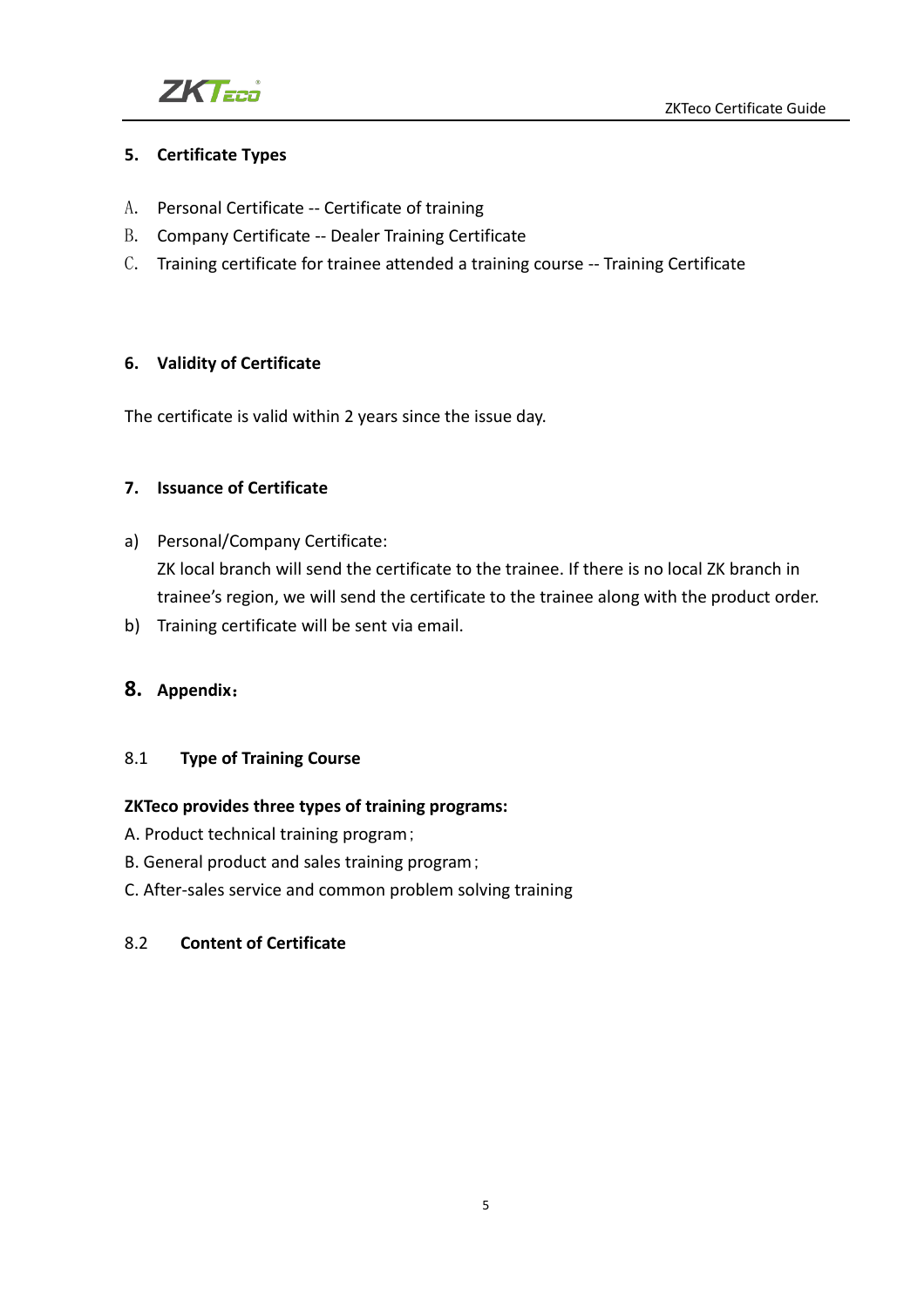

ZKTeco Certificate Guide

Personal Certificate:

# Certificate of Training

*This is to certify that*

CANDIDATE NAME *of* Company Name

*has successfully completed ZKTeco training courses and the related certification exam*

### *on* DATE

Thereby having the knowledge required to support & troubleshoot ZKTeco related product range

Validity: 24 months from the date of training

ZKTeco Inc

¾ Company Certificate:

# Dealer Training Certificate

*This is to certify that*

Company Name

*has successfully completed ZKTeco training courses and the related certification exam*

*on* DATE

Thereby having the knowledge required to support & troubleshoot ZKTeco product range

Validity: 24 months from the date of training

ZKTeco Inc